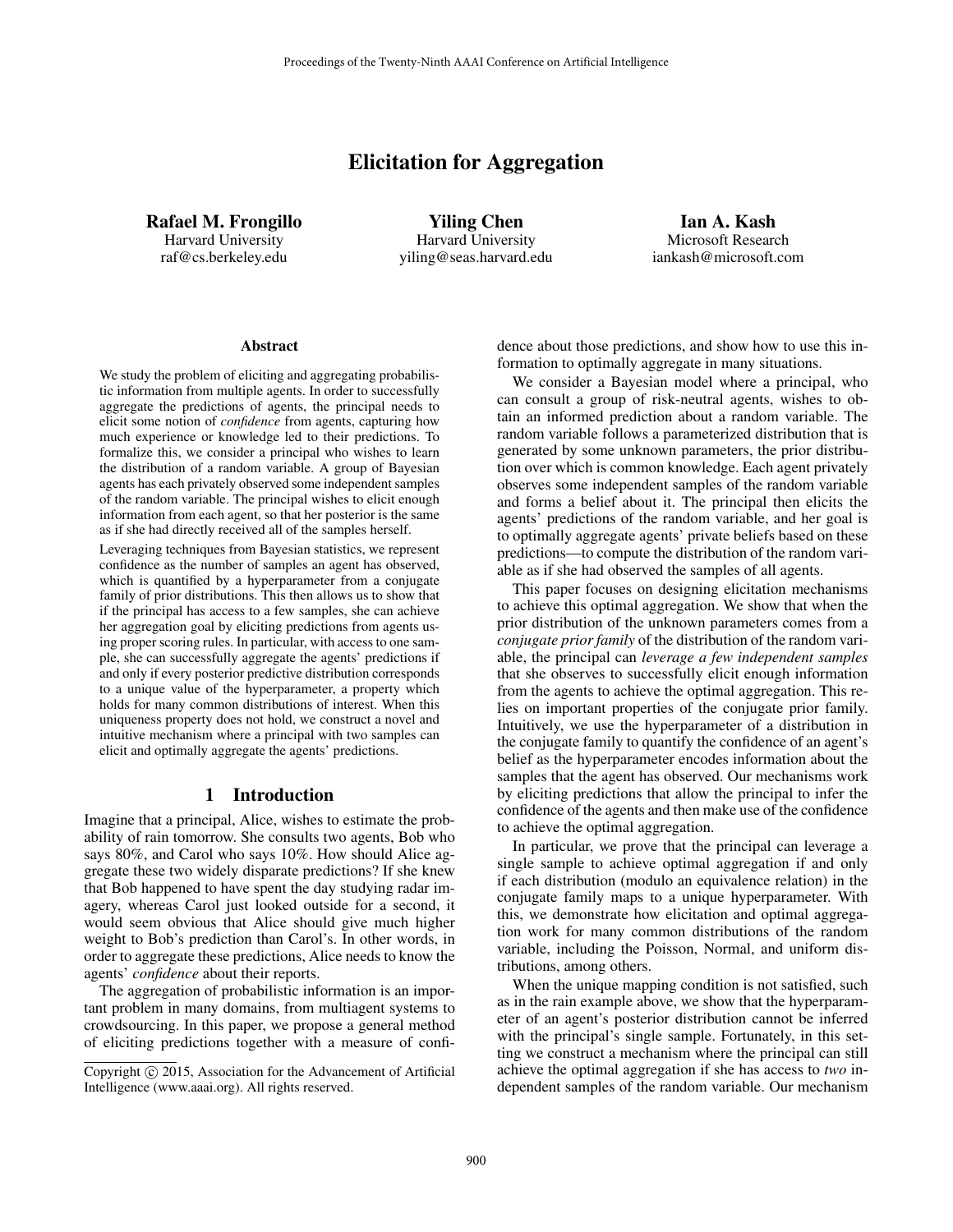simply asks each agent for his believed distribution of the first sample, and the likelihood that the two samples are the same. We show that this simple and intuitive approach gives the principal second-order information about agents' beliefs, which is enough to achieve optimal aggregation.

## 1.1 Related Work

Our problem simultaneously considers both one-shot elicitation of information from multiple agents and the subsequent aggregation of the information.

In one-shot elicitation, the principal interacts with each agent independently and the agents report their predictions without knowing others' predictions. There is a rich literature on mechanisms for one-shot elicitation. The simplest is the classical proper scoring rules (Brier 1950; Winkler 1969; Savage 1971; Gneiting and Raftery 2007), which incentivize risk-neutral agents to honestly report their predictions. Proper scoring rules are the building blocks for most elicitation mechanisms, including our mechanisms in this paper. To reduce the total cost to the principal in the form of payments to the agents, researchers design shared scoring rules (Kilgour and Gerchak 2004; Johnstone 2007) and wagering mechanisms (Lambert et al. 2008; 2014; Chen et al. 2014) that have various desirable theoretical properties. Both shared scoring rules and wagering mechanisms engage agents in a one-shot betting to elicit their information and do not require the principal to subsidize the betting. In contrast to our problem, all these one-shot elicitation mechanisms do not consider the aggregation of the elicited information.

Sequential mechanisms have also been designed to both elicit and aggregate information from agents. The most well known are probably prediction markets (Berg et al. 2001; Wolfers and Zitzewitz 2004), especially the market scoring rule mechanism (Hanson 2003; 2007), where agents sequentially interact with the market mechanism multiple times to reveal their information. Information aggregation can happen when agents update their beliefs after observing other agents' activities in the market, although the dynamic nature of these mechanisms can induce complicated strategic play and obfuscate individual-level information (Hansen, Schmidt, and Strobel 2001; Chen et al. 2010; Gao, Zhang, and Chen 2013). Aggregation can also occur if agents are myopic with fixed beliefs (Wolfers and Zitzewitz 2006; Storkey, Millin, and Geras 2012; Frongillo, Della Penna, and Reid 2012; Sethi and Vaughan 2013). Like us, Abernethy et al. (2014) make use of exponential families. In this paper, the principal rather than the agents takes the responsibility of aggregating information, coupling aggregation with oneshot elicitation that is incentive compatible for the agents.

More closely related to our work, Bayesian truth serum and peer prediction methods seek to aggregate the signals agents receive. They operate in a setting where the principal has no direct access to the random variable, however, so the reports of agents must be used to evaluate each other. Prelec (2004) introduced the Bayesian truth serum approach, which uses two reports: the agent's signal, and a posterior over others' reports. Witkowski and Parkes (2012) relax the need for the principal to have access to a large pool of agents and know the common prior. Miller, Resnick, and Zeckhauser (2005) introduced peer prediction, in which agents report their signal and are scored based on a randomly selected peer reference signal. While many of these mechanisms work in categorical settings and require two reports, they appear to do so for different reasons from ours. In particular, in all these settings the number of samples is fixed to one while our entire purpose of the second report is to learn the number of samples.

To achieve optimal aggregation, the principal in our paper needs to know the confidence of agents' predictions. The work of Fang et al. (2007) is closest to ours in this perspective. They consider the one-shot elicitation of both agents' predictions and the precision of their predictions and then use the elicited precision to optimally aggregate. They use Normal distributions to model both the distribution of the random variable and the prior distribution of the unknown parameters. We consider general parameterized distributions of the random variable and their corresponding conjugate priors, which include the model of Fang et al. (2007) as a special case. They deal with some issues we do not, however, by assuming that agents may have different costs to acquire their signals, and that the principal only wishes to acquire the cost-effective ones.

# 2 Model and Background

We introduce our model, which describes how agents form their beliefs, the principal's elicitation mechanism, the principal's aggregation goal, and a family of parameterized prior distributions that we will focus on in this paper.

#### 2.1 Beliefs of Agents

The principal would like to get information from *m* agents about a random variable with observable outcome space *X* . The distribution of the random variable comes from a parameterized family of distributions  $\{p(x|\theta)\}_{\theta \in \Theta} \subseteq \Delta_{\mathcal{X}}$ , where  $\Theta$  is the parameter space.<sup>1</sup> There exists a prior distribution *p*( $\theta$ ) over the parameters. Both  $\{p(x|\theta)\}_{\theta \in \Theta}$  and  $p(\theta)$  are common knowledge to the agents and the principal.

Nature draws the true parameter  $\theta^*$ , which is unknown to both the agents and the principal, according to the prior  $p(\theta)$ . Each agent then receives some number of samples from *X* which are drawn independently according to  $p(x|\theta^*)$ . In other words, if  $x_1, \ldots, x_N$  is an enumeration of all samples received by any of the agents, then  $p(x_i, x_j | \theta^*)$  =  $p(x_i|\theta^*)p(x_j|\theta^*)$  for all *i*, *j* and all  $\theta^* \in \Theta$ .

Agents form their beliefs about the random variable according to Bayes' rule. If an agent receives samples  $x_1, \ldots, x_N$ , then we write the agent's belief as

$$
p = p(x|x_1,...,x_N) = \int_{\Theta} p(x|\theta)p(\theta|x_1,...,x_N)d\theta
$$
  
 
$$
\propto \int_{\Theta} p(\theta)p(x|\theta) \prod_j p(x_j|\theta)d\theta.
$$
 (1)

This distribution is known as the *posterior predictive distribution (PPD)* of *x* given samples  $x_1, \ldots, x_N$ , and will be a central object of our analysis.

<sup>&</sup>lt;sup>1</sup>By convention  $p(x|...)$  often refers to the entire distribution, rather than the density value at a particular *x*; the usage should be clear from context.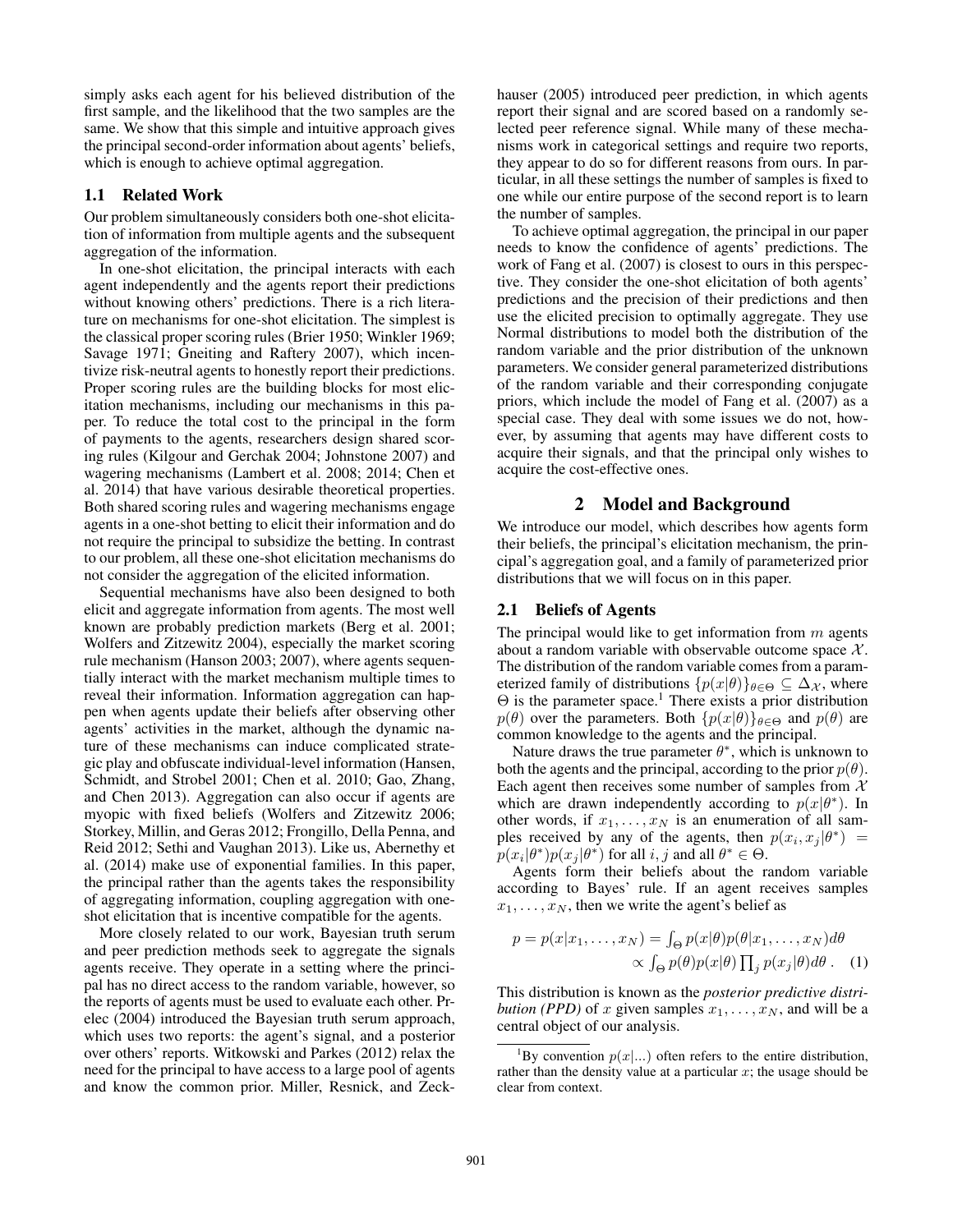## 2.2 Elicitation and Scoring Rules

An important feature of our model is that the principal has access to a sample  $x \in \mathcal{X}$  herself, and can leverage this sample using scoring rule techniques to elicit information from the agents. The principal's sample is also independently drawn according to  $p(x|\theta^*)$ . (In Section 4, we will allow the principal to have two such samples.)

The principal will choose a report space  $R$ , such as  $R =$ [0*,* 1] for the rain forecast example, and a scoring mechanism  $S: \mathcal{R} \times \mathcal{X} \to \mathbb{R}$ . The principal requests a report  $r_i \in \mathcal{R}$ from each agent *i*, and later upon receiving her sample *x*, she then gives each agent a score of  $S(r_i, x)$ . We assume that agents seek to maximize their expected score, so that if agent *i* believes  $x \sim p$  for some distribution  $p \in \Delta_{\mathcal{X}}$ , then he will report  $r_i \in \text{argmax}_{r \in \mathcal{R}} \mathbb{E}_{x \sim p}[S(r, x)]$ .<br>Proper scoring rules (Brier 1950; Gneiting and Raftery

2007) are the basic tools for designing such scores *S* that provide good incentive properties. A scoring rule is *strictly proper* if reporting one's true belief uniquely maximizes the expected score. For example, the logarithmic scoring rule

$$
S(p, x) = \log p(x) \tag{2}
$$

is a popular strictly proper scoring rule for eliciting a distribution over  $\mathcal{X}$ , where  $p(x)$  is the reported probability for outcome *x*. Scoring rules can also be derived for expectations of random variables; for example the Brier score (Brier 1950), given in generic form by  $S(r, x) = 2rx - r^2$ , can be used to elicit the first *k* moments  $(\mathbb{E}[x], \dots \mathbb{E}[x^k])$ , as

$$
S(r_1, \dots, r_k, x) = \sum_{j=1}^k 2r_j x^j - r_j^2.
$$
 (3)

While there are general scoring rule characterizations for distributions (Gneiting and Raftery 2007) and expectations (Savage 1971; Frongillo and Kash 2014), in this paper we do not need such details; apart from examples for concreteness, our results only use the fact that such scores exist.

### 2.3 Aggregation

The goal of the principal is to aggregate the information of the agents to obtain an accurate distribution of the random variable as if she had access to all of the samples from all agents. Throughout the paper, we will denote by *X* this multiset of all observed samples by agents.<sup>2</sup>

**Definition 1.** Given prior  $p(\theta)$  and data *X* distributed *among the agents, the* global posterior predictive distribution (global PPD) *is the posterior predictive distribution*  $p(x|X)$ .

The goal of this paper is to design mechanisms which truthfully elicit information from agents in such a way that the global PPD  $p(x|X)$  can be computed. We capture this desideratum in the following definition.

**Definition 2.** Let  $S : \mathcal{R} \times \mathcal{X} \rightarrow \mathbb{R}$  be given, and let *each agent i receive samples*  $X^i$ , with  $X = \biguplus_i X^i$  (multi*set addition). Let*  $r_i$  *be the report of agent i, namely*  $r_i =$ 

 $\argmax_r \mathbb{E}_{p(x|X_i)}[S(r,x)]$ *. Then S* achieves optimal aggregation *if there exists some function*  $g : \mathcal{R}^m \to \Delta_{\mathcal{X}}$  such that  $g(r_1, \dots, r_m) = p(x|X)$ .

It is worth noting that the report space  $R$  of the elicitation mechanism is often different from the space of PPD, i.e.  $\Delta_{\mathcal{X}}$ . In fact, we will design elicitation mechanisms such that the elicited reports help the principal to infer the *confidence* of agents, capturing the number of samples that the agents have experienced, which then enables the optimal aggregation. This leads to our focus on the conjugate prior family.

As a motivating example, consider the Normal distribution case, with  $p(x|\theta) = N(\theta, 1)$  and  $p(\theta) = N(\mu, 1)$ , where  $N(\mu, \sigma^2)$  is the normal distribution with mean  $\mu$  and variance  $\sigma^2$ . It is well known that an agent *i* has posterior distribution  $p(\theta|X^i) = N((\mu + x_1 + \cdots + x_{N_i})/(N_i + 1), 1/(N_i +$ 1)) after observing samples  $X^i = \{x_1, \ldots, x_{N_i}\}$ . His estimate of the mean  $\mu_i$  is the weighted sum of his sample and the prior mean. The inverse of the variance,  $N_i + 1$ , is called the *precision*, which encodes the agent's confidence or experience. Hence, if the principal can elicit mean estimate  $\mu_i$  and precision  $N_i + 1$  from each of the *m* agents, she can calculate the global PPD, which is a Normal distribution with mean  $\frac{1}{N+1}$   $(\mu + \sum_i N_i \mu_i)$  and variance  $\frac{1}{N+1}$ , where  $N = \sum_i N_i$ . This is the case studied by Fang, Stinchcombe, and Whinston (2007). We will see next that the general notion of conjugate priors will allow us to preserve the important aggregation properties we require elegantly.

### 2.4 Conjugate Priors

In this paper, we focus on prior distributions  $p(\theta)$  that come from the conjugate prior family for distributions  ${p(x|\theta)}_{\theta \in \Theta}$ . This ensures that the posterior distribution on  $\theta$  is in the same family of distributions as the prior  $p(\theta)$  and also simplifies the optimal aggregation problem.

While many notions of conjugate priors appear in the literature (Fink 1997; Gelman et al. 2013), we adopt the following definition, which says that the conjugate prior family is parameterized by *hyperparameters*  $\nu$  and  $n$  which are *linearly* updated after observing samples: the new parameters can be written as a linear combination of the old parameters and sufficient statistics for the samples.

**Definition 3.** Let  $P = \{p(x|\theta) : \theta \in \Theta\} \subseteq \Delta_{\mathcal{X}}$  be given. A *family of distributions*  $\{p(\theta|\nu, n) : \nu \in \mathbb{R}^k, n \in \mathbb{R}_+\} \subseteq \Delta_{\Theta}$ *is a* conjugate prior *family for*  $P$  *if there exists a statistic*  $\phi$ :  $\mathcal{X} \to \mathbb{R}^k$  *such that, given the prior distribution*  $p(\theta | \nu_0, n_0)$ *, the posterior distribution on*  $\theta$  *after observing x*,

$$
p(\theta|\nu_0, n_0, x) = \frac{p(\theta|\nu_0, n_0)p(x|\theta)}{\int_{\Theta} p(\theta'|\nu_0, n_0)p(x|\theta')d\theta'},
$$
 (4)

*is equal to*  $p(\theta | \nu_0 + \phi(x), n_0 + 1)$  *for all*  $\nu_0$  *and*  $n_0$ *.* 

Using conjugate priors, the optimal aggregation problem simplifies considerably. Given prior  $p(\theta|\nu_0, n_0)$  and data  $X = \{x_1, \ldots, x_N\}$  distributed among the agents, the global PPD can be written succinctly as

$$
p(x|\nu_0, n_0, X) = p\left(x \mid \nu_0 + \sum_{i=1}^{N} \phi(x_i), n_0 + N\right).
$$
 (5)

<sup>&</sup>lt;sup>2</sup>We use multisets, or equivalently unordered lists, as when  $\chi$ is a finite set it is likely that samples will not be unique.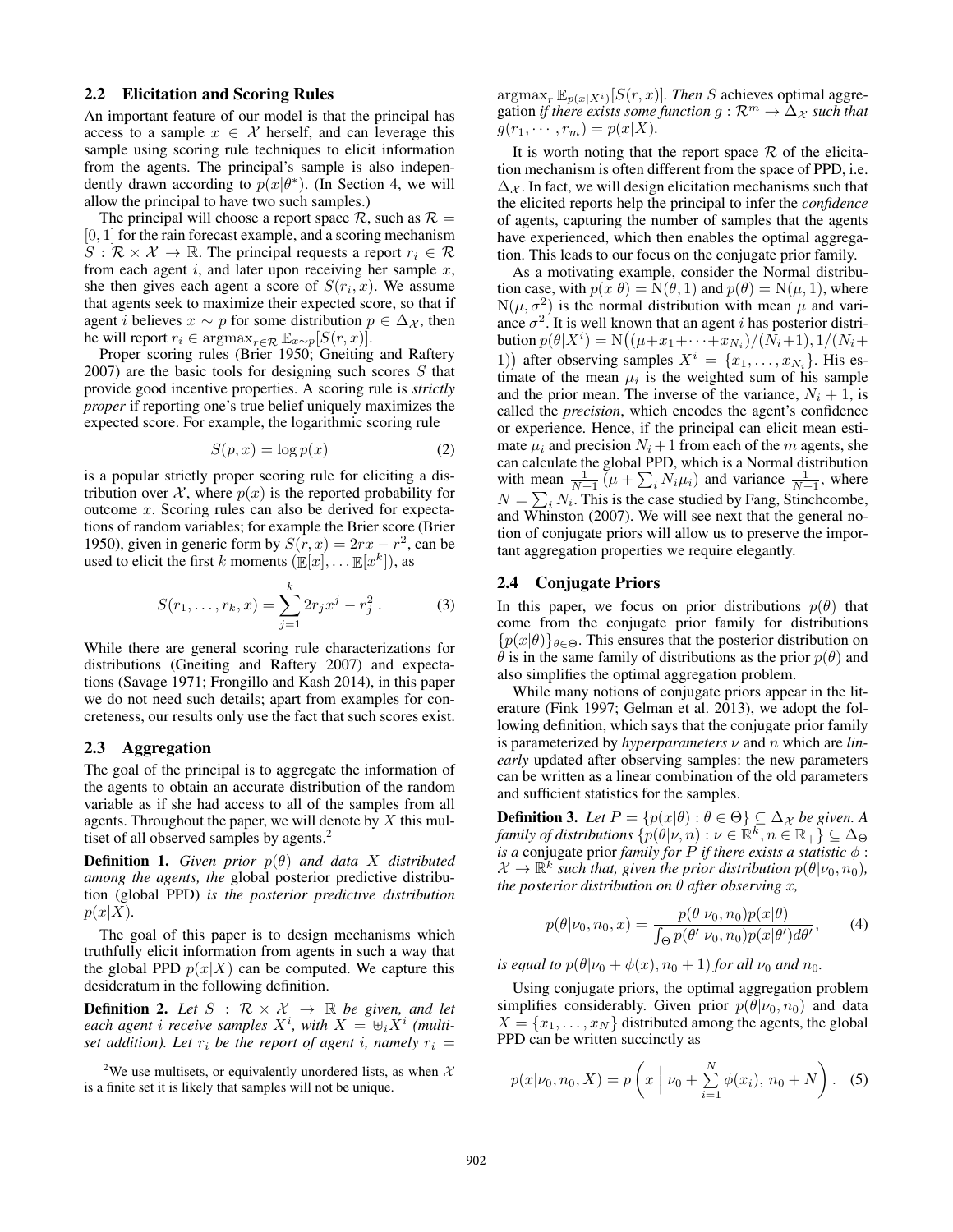We can see that as we require *n* to update by 1 for each additional sample,  $n - n_0$  exactly corresponds to the number of samples seen in total. This is precisely the notion of confidence we wish to quantify — the amount of data or experience that led to a prediction. In particular, if we could obtain the hyperparameters  $(\nu_i, n_i)$  for an agent's report, we could directly compute the number of samples  $N_i = n_i - n_0$ they observed, as well as the sum of the sufficient statistics of their samples,  $\sum_{x \in X^i} \phi(x)$ . If the principal can gather these two quantities from each agent  $i$ , then using the identities  $\sum_{x \in X^i} \phi(x) = \nu_i - \nu_0$  and  $N_i = n_i - n_0$ , the principal can aggregate these parameters by the observation that

$$
\sum_{i=1}^{N} \phi(x_i) = \sum_{i=1}^{m} \sum_{x \in X^i} \phi(x) = \sum_{i=1}^{m} (\nu_i - \nu_0)
$$
 (6)

$$
N = \sum_{i=1}^{m} N_i = \sum_{i=1}^{m} (n_i - n_0).
$$
 (7)

From here, the principal simply plugs these values into eq. (5) to obtain the global PPD.

# 3 Unique Predictive Distributions

In this section, we show how the principal can leverage a single sample  $x \in \mathcal{X}$  to elicit the hyperparameters of the posterior distributions of the agents, provided that the mapping from hyperparameters to predictive posterior distributions is unique. Note that this statement contains two different types of posterior distributions, and as the distinction is important we take a moment to recall their differences. After making his observations, an agent will have updated his hyperparameters to  $(\nu, n)$ . This gives him a *posterior* distribution  $p(\theta|\nu, n)$  over the parameter of the random variable and a *predictive posterior* distribution (PPD)  $p(x|\nu, n)$  of the random variable itself.

We begin with two simple but important results. The first is an analog of the revelation principle from economic theory, showing that the most a principal with a single sample  $x \in \mathcal{X}$  can get from an agent is the agent's private belief  $p \in \Delta_{\mathcal{X}}$  about *x*.

**Lemma 1.** *Given a sample*  $x \in \mathcal{X}$  *which an agent believes to be drawn from*  $p \in \Delta_{\mathcal{X}}$ , any information obtained with a *mechanism*  $S: \mathcal{R} \times \mathcal{X} \rightarrow \mathbb{R}$ *, from an agent maximizing his expected score, can be written as a function of p.*

*Proof.* We need only find a function  $f : \Delta_{\mathcal{X}} \to \mathcal{R}$  such that  $f(p) \in \text{argmax}_{r \in \mathcal{R}} \mathbb{E}_{x \sim p}[S(r, x)]$  whenever the argmax exists. Let  $r_0 \in \mathcal{R}$  be arbitrary. For all  $p \in \Delta_{\mathcal{X}}$ , simply select  $r_p \in \text{argmax}_{r \in \mathcal{R}} \mathbb{E}_{x \sim p}[S(r, x)]$ , or  $r_p = r_0$  if the argmax is not defined, and let  $f(p) = r_p$ .

While intuitive and almost obvious, Lemma 1 is quite useful when thinking about elicitation problems. For example, it is clear that the principal can take  $\mathcal{R} = \Delta_{\mathcal{X}}$  and use any strictly proper scoring rule to get the agent's PPD  $p(x|\nu, n)$ . One might be tempted, however, to seek more information: if one could simply elicit the posterior  $p(\theta|\nu, n)$ , then the hyperparameters  $(\nu, n)$  would be readily available for aggregation. One tantalizing scheme would be to compute the

distribution  $p(\theta|x)$  and generate a sample  $\hat{\theta} \sim p(\theta|x)$ , and then use this  $\theta$  to elicit  $p(\theta|\nu, n)$  using a strictly proper scoring rule. Lemma 1 says that, while this may succeed, it will only succeed when the principal could have simply computed  $p(\theta|\nu, n)$  from the PPD  $p(x|\nu, n)$  to begin with.

For precisely this reason, we will see that being able to map the PPD to the posterior distribution is crucial to being able to optimally aggregate. Before proving this, we need to introduce some more precise notation to describe the relationship between the hyperparameters and the PPD.

**Definition 4.** *Given hyperparameters*  $(\nu_0, n_0)$ *, we say*  $(\nu, n)$  *is* reachable from  $(\nu_0, n_0)$  *if there exists a multiset X of X* such that  $\nu = \nu_0 + \sum_{x \in \mathcal{X}} \phi(x)$  and  $n = n_0 + |X|$ . Ad*ditionally, we define the relation*  $(\nu, n) \equiv (\nu', n')$  *if for all such X, including*  $\emptyset$ *, we have*  $p(x|\nu, n, X) = p(x|\nu', n', X)$ *.* 

**Theorem 2.** *Given a family of distributions*  $\{p(x|\theta)\}$ *and conjugate prior*  $p(\theta | \nu_0, n_0)$ *, there exists a mechanism S achieving optimal aggregation if and only if for all*  $(\nu, n)$  and  $(\nu', n')$  reachable from  $(\nu_0, n_0)$  we have that  $p(x|\nu, n) = p(x|\nu', n')$  implies  $(\nu, n) \equiv (\nu', n').$ 

*Proof.* We first prove the if direction. Let *S* be any strictly proper scoring rule (e.g. the log score (2)); then the principal elicits  $p_i = p(x | \nu_0, n_0, X_i) = p(x | \nu_i, n_i)$  for all *i*. From  $p_i$  the principal cannot necessarily compute  $(\nu_i, n_i)$ , but she can choose some  $(\nu'_i, n'_i)$  reachable from  $(\nu_0, n_0)$  such that  $p_i = p(x | \nu'_i, n'_i)$ . We will show that since  $(\nu_i, n_i) \equiv$  $(\nu'_i, n'_i)$ , this is enough to optimally aggregate. We will restrict to the case of two agents; the rest then follows by induction. Let  $\phi(X) = \sum_{x \in X} \phi(x)$ ; by reachability, we have  $X'_1$ ,  $X'_2$  such that  $\nu'_i = \nu_0 + \phi(X'_i)$  and  $n'_i = n_0 + |X'_i|$ . Thus,

$$
p(x|\nu_0 + \sum_i (\nu'_i - \nu_0), n_0 + \sum_i (n'_i - n_0))
$$
  
=  $p(x|\nu'_2 + (\nu'_1 - \nu_0), n'_2 + (n'_1 - n_0))$   
=  $p(x|\nu'_2 + \phi(X'_1), n'_2 + |X'_1|)$   

$$
\stackrel{*}{=} p(x|\nu_2 + \phi(X'_1), n_2 + |X'_1|)
$$
  
=  $p(x|\nu_2 + (\nu'_1 - \nu_0), n_2 + (n'_1 - n_0))$   
=  $p(x|\nu'_1 + (\nu_2 - \nu_0), n'_1 + (n_2 - n_0))$   
=  $p(x|\nu'_1 + \phi(X_2), n'_1 + |X_2|)$   

$$
\stackrel{*}{=} p(x|\nu_1 + \phi(X_2), n_1 + |X_2|)
$$
  
=  $p(x|\nu_1 + (\nu_2 - \nu_0), n_1 + (n_2 - n_0))$   
=  $p(x|\nu_0 + \sum_i (\nu_i - \nu_0), n_0 + \sum_i (n_i - n_0))$ ,

which is the global PPD. The starred equations used the fact that  $(\nu_i, n_i) \equiv (\nu'_i, n'_i)$ .

For the only-if direction, assume that there are  $X, X'$ such that for  $\nu = \nu_0 + \phi(X)$  and  $\nu' = \nu_0 + \phi(X')$ , we have  $p(x|\nu, n) = p(x|\nu', n')$  but  $(\nu, n) \neq (\nu', n')$ . Then we have some multiset  $X_1$  of  $X$  such that  $p(x|\nu, n, X_1) \neq$  $p(x|\nu', n', X_1)$ . Now let agent 1 receive  $X_1$ , and consider two worlds, one in which  $X_2 = X$  and the other in which  $X_2 = X'$ . By Lemma 1, without loss of generality, the principal uses *S* to elicit the PPD from both agents. However, she cannot distinguish between these two worlds, as by assumption agent 2's PPD is the same in both. Unfortunately,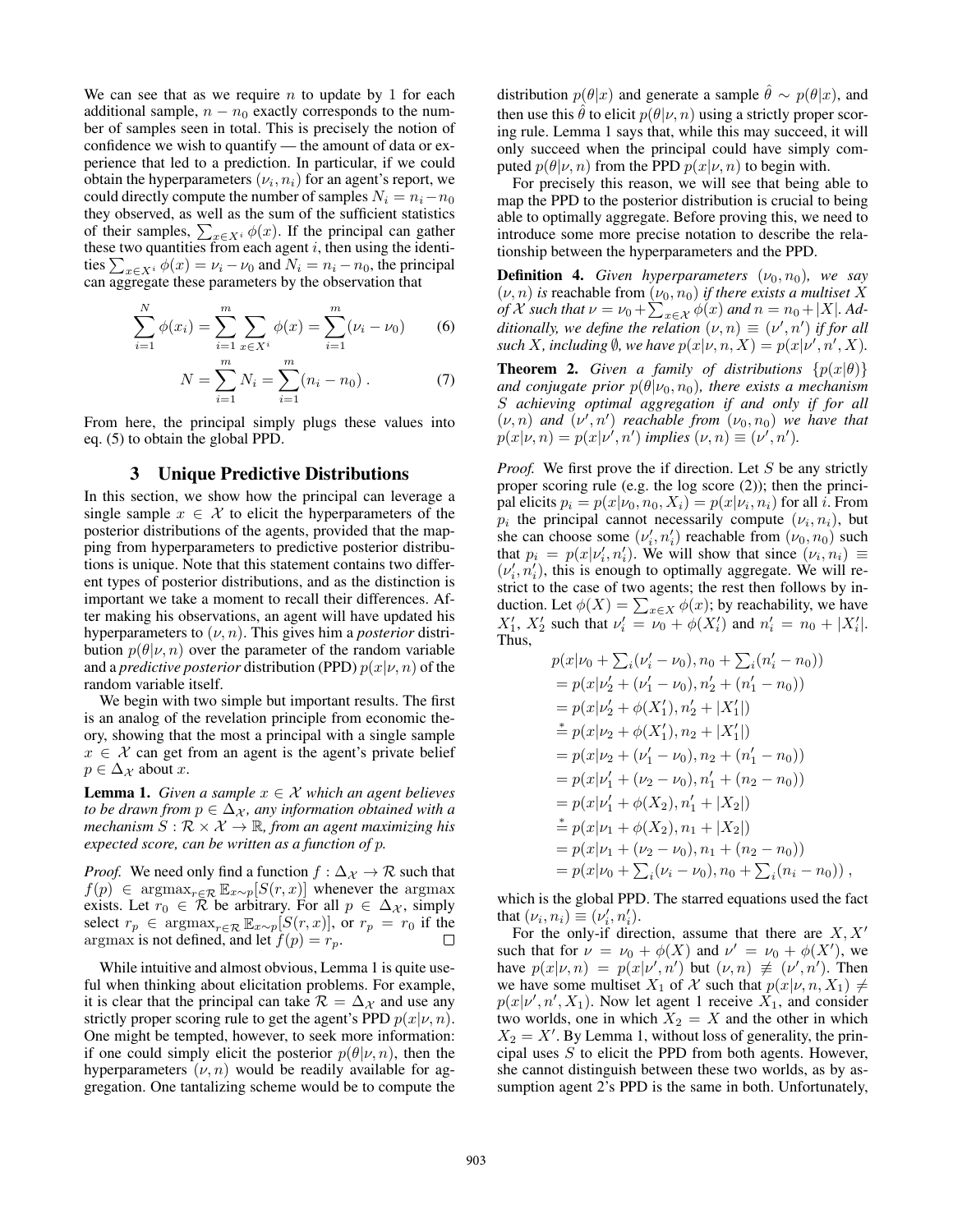the global PPDs in these two situations are different:

$$
p(x|\nu_0, n_0, X_1 \boxplus X) = p(x|\nu, n, X_1) \n\neq p(x|\nu', n', X_1) \n= p(x|\nu_0, n_0, X_1 \boxplus X').
$$

 $\Box$ Hence, the principal is unable to optimally aggregate.

An important corollary of Theorem 2, which we will make extensive use of below, is that the principal can always optimally aggregate if the PPD gives her full information about the hyperparameters.

**Corollary 3.** *If the map*  $\varphi : (\nu, n) \mapsto p(x|\nu, n)$  *is injective, the principal can optimally aggregate.*

*Proof.* By injectivity,  $p(x|\nu, n) = p(x|\nu', n')$  implies  $(\nu, n) = (\nu', n')$ , and  $\equiv$  is an equivalence relation. Moreover, any strictly proper scoring rule *S* suffices as the mechanism, as this will elicit the PPD *p*, and then the principal can compute  $(\nu, n) = \varphi^{-1}(p)$ .  $\Box$ 

Remark 1. *Theorem 2 and Corollary 3 yield a "recipe" for elicitation that works for all the examples in this paper:*

- 1. Elicit some number of moments of the PPD using *any* strictly proper scoring rule. (In our examples the first two suffice.)
- 2. Calculate the posterior hyperparameters from these moments.
- 3. Use the prior hyperparameters to infer (the statistic of) each agent's samples and aggregate them.

In the following, we provide several examples illustrating the utility of Theorem 2, Corollary 3, and particularly Remark 1. Before continuing, however, we would like to discuss some practical consideratons. Strictly speaking, the mechanism given by Corollary 3, which elicits the PPD and inverts the map  $\varphi$ , suffices when the modeling assumptions are all correct. If the model is slightly incorrect, however, be it in our conditional independence assumption, the core family  $p(x|\theta)$ , or even the particular choice of prior, this approach appears to provide no guarantees. Fortunately, when we use the approach from Remark 1, we get useful information about the PPD *regardless of its form*. For example, we show below how to elicit the PPD for the Poisson distribution with a Gamma prior using a scoring rule for the first and second moment (or equivalently, the mean and variance). This scoring rule has the property that it will elicit the correct moments of *any* distribution, and thus if the agents' PPD does not have the assumed form, a practitioner would still have meaningful information about the agent's belief for a variety of approximate aggregation techniques.

Poisson Imagine that a citizen science project such as eBird (Sullivan et al. 2009) wishes to collect observations about sightings of various birds to deduce bird migration patterns. Such a project may wish users to report the number of birds of a particular species seen per minute. Of course, to combine such estimates, eBird would like to know not only the observed rate, but how long the user spend bird watching, so that it may weigh more highly reports from longer time intervals; this is precisely what our approach offers.

For situations such as this one which involve counting events in a specified time interval, the Poisson distribution is

a common choice. The parameter of the Poisson distribution is  $\lambda \in \mathbb{R}$ , the *rate* parameter, and the probability of observing  $x \in \{0, 1, 2, \ldots\}$  events in a unit time interval is given by  $p(x|\lambda) = \lambda^x e^{-\lambda}/x!$ . The canonical conjugate prior for the Poisson distribution is the Gamma distribution, given by  $p(\lambda | \nu, n) = \frac{n^{\nu}}{\Gamma(\nu)} \lambda^{\nu-1} e^{-n \lambda}$ , and the statistic is  $\phi(x) = x$ . The form of the PPD  $p(x|\nu, n)$  is also a familiar distribution, in the negative binomial family (Gelman et al. 2013, p.44).

As mentioned above, we will show how to compute the hyperparameters  $\nu$  and  $n$  of the PPD from its first two moments  $\mu_1$  and  $\mu_2$ . As the form of the PPD is known to be negative binomial, one can easily calculate or look up what these moments are in terms of the hyperparameters:  $\mu_1 = \nu/n$  and  $\mu_2 = \nu(\nu + n + 1)/n^2$ . Fortunately, given these equations, we can simply solve for the hyperparameters in terms of the moments, which we can elicit robustly:  $n = \mu_1/(\mu_2 + \mu_1^2 + \mu_1)$  and  $\nu = n\mu_1$ . This already verifies the injectivity condition of Corollary 3, so we know that optimal aggregation is possible.

For concreteness, let us return to the bird watching example to show how eBird might reward users in such a way as to truthfully obtain predictions and then compute their optimal aggregation. The protocol would be for eBird to announce that a representative will be sent tomorrow to count the number *x* of birds seen in a minute, and to ask each user *i* for a prediction  $r_{i,1}$  about  $\mathbb{E}[x]$  and  $r_{i,2}$  about  $\mathbb{E}[x^2]$ , with the understanding that after the count *x* is revealed, agent *i* will receive a reward of

$$
S(r_{i,1}, r_{i,2}, x) = 2r_{i,1}x - r_{i,1}^2 + 2r_{i,2}x^2 - r_{i,2}^2.
$$
 (8)

(We use the Brier score (3) only for concreteness; any strictly proper scoring rule can be used.) With the reports in hand, eBird can compute  $n_i = r_{i,1}/(r_{i,2} + r_{i,1}^2 + r_{i,1})$ and  $\nu_i = n_i r_{i,1}$ . Assuming the common prior parameters  $(\nu_0, n_0)$  are known, eBird simply aggregates these reports to  $n = n_0 + \sum_{i=1}^m (n_i - n_0)$  and  $\nu = \nu_0 + \sum_{i=1}^m (\nu_i - \nu_0)$ , arriving at the global PPD  $p(x|X) = p(x|\nu, n)$ .

Normal As we saw in Section 2, the Normal distribution with known variance but unknown mean allows for optimal aggregation. This follows from Corollary 3 as well, since  $N(\mu, \sigma^2)$  is a different distribution for each setting of  $\mu, \sigma$ .

Uniform Perhaps the most basic of distributions is the uniform distribution on [0,  $\theta$ ], where  $p(x|\theta) = 1/\theta$  in that interval. As a simple application, consider the problem of determining the number of raffle tickets sold at a fair by asking random people what their ticket number is. It is wellknown that the Pareto distribution is a conjugate prior for this case, and the hyperparameter update is  $\nu = \max(\nu_0, x)$ and  $n = n_0 + 1$ . Observe that the hyperparameter update is not linear, so we cannot simply apply Corollary 3. However, it is easy to see that the conclusion still holds here, as the principal can easily aggregate  $\{(\nu_i, n_i)\}_{i=1}^m$  by taking  $\nu = \max\{\nu_i\}_{i=0}^m$  and  $n = n_0 + \sum_i(n_i - n_0)$  as usual.

By a simple calculation, one can show that the PPD in this case is a mixture of a uniform distribution and a Pareto distribution, from which one can compute the moments  $\mu_1$  =  $n\nu/2(n-1)$  and  $\mu_2 = n\nu^2/3(n-2)$ . Canceling  $\nu$ , these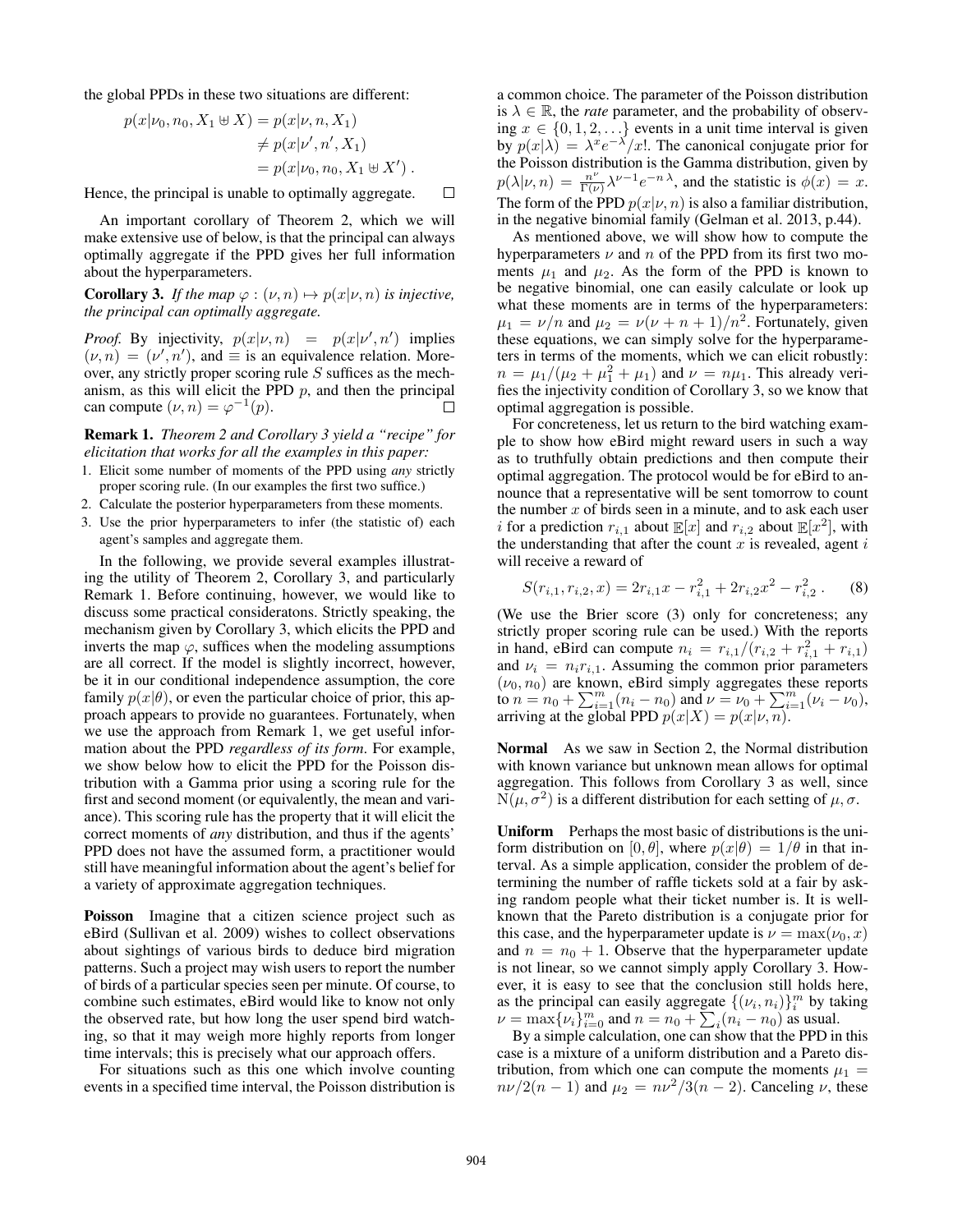equations give a quadratic equation with a unique root *n* satisfying  $n > 2$  (a requirement of the prior), from which  $\nu$  can also be calculated. Thus, the principal can achieve optimal aggregation in this case as well.

# 4 The Non-Unique Case

Imagine a setting where the principal wants to aggregate information from agents to estimate the bias of a coin. The principal asks agents Bob and Carol, who each see some unknown number of coin flips, after which Bob reports that the coin is unbiased, whereas Carol reports that it is biased 10 to-1 toward Heads. With only this information, which corresponds to the full PPDs of both agents, it is easily seen to be *impossible* to optimally aggregate these reports, as it is unclear how many flips each agent saw. Even if the principal knows that Carol saw 20 flips, she cannot tell whether Bob saw none and just reported the prior, or whether he saw 1000 and is practically certain of the bias of the coin. (Formally, we can explain this by noting that the conjugate prior is the Beta distribution, which does not satisfy Theorem 2.) How can the principal circumvent this impossibility to still achieve optimal aggregation in this setting?

In this section we will consider a more general version of the coin flip example, using the *categorical* family of distributions, i.e., the whole of  $\Delta_{\mathcal{X}}$  for  $\mathcal{X} = [K] =$  $\{1, 2, \ldots, K\}$ . Here the common conjugate prior is the Dirichlet distribution  $p(\theta|\alpha)$ , whose hyperparameters  $\alpha \in$  $\mathbb{R}^K$  encode *pseudo-counts*, so that  $\alpha_i$  corresponds to the number of occurrences of outcome *i* an agent has seen. More formally, we take  $\Theta = \Delta_{\mathcal{X}} = \Delta_K$ , and for  $\alpha \in \mathbb{R}^K$  we let

$$
p(i|\theta) = \theta_i, \quad p(\theta|\alpha) = \frac{\Gamma(n)}{\prod_{i=1}^K \Gamma(\alpha_i)} \prod_{i=1}^K \theta_i^{\alpha_i - 1}, \quad (9)
$$

where  $n = \sum_{i=1}^{K} \alpha_i$  corresponds to the total number of (pseudo-) samples observed, and  $\Gamma$  is the Gamma distribution.<sup>3</sup> It is well-known that the mean of the Dirichlet distribution is  $\mathbb{E}[\theta|\alpha] = \alpha/n$ , which is just a normalized version of the pseudo-counts. Taken as an element of  $\Delta_{\mathcal{X}}$ , this is also the PPD: if an agent sees  $x = 1$  and  $x = 2$  each eight times and  $x = 3$  four times, then  $\alpha = (8, 8, 4)$  and his PPD will be  $(2/5, 2/5, 1/5)$ . We can see now why Theorem 2 tells us that optimal aggregation is impossible: scaling  $\alpha$  by any positive amount yields the same PPD, just as with the coin flip example above, but when aggregating  $\alpha$ 's from multiple agents, different relative scales yield different global PPDs.

Fortunately, despite this impossibility, we now show that if the principal can simply obtain *two* of her own samples, she can use them both to glean second-order information from the agents, and then optimally aggregate. The idea behind the mechanism is extremely simple: ask the agent for the distribution *p* of the first sample, and the probability *b* that the two samples are the same. As discussed above, the reported *p* gives  $\alpha/n$ , and it turns out that the scaling factor *n*, which corresponds to the confidence of the agent, can be expressed as a simple formula of *p* and *b*. Note that the result does not depend on the particular choice of scoring rule; we use a combination of the log score and Brier score only as an illustration.

**Theorem 4.** Let  $\mathcal{X} = [K]$ , and let  $\{p(i|\theta)\}$  and  $\{p(\theta|\alpha)\}$ *be the categorical and Dirichlet families from eq.* (9)*. Then given two independent samples*  $x_1, x_2 \in \mathcal{X}$ *, the mechanism*  $S: \Delta_{\mathcal{X}} \times [0,1] \times \mathcal{X} \times \mathcal{X} \rightarrow \mathbb{R}$  *defined by* 

$$
S(p, b, x_1, x_2) = \log p(x_1) + 2b \cdot \mathbb{1}\{x_1 = x_2\} - b^2 \quad (10)
$$

*achieves optimal aggregation.*

*Proof.* Focusing first on a single agent, by propriety of the log scoring rule, the agent will report  $p = p(\cdot | \alpha) = \alpha/n$ , where once again  $n = \sum_{i=1}^{K} \alpha_i$ . Similarly, by propriety of the Brier score, the agent will report his belief about the probability that  $x_1 = x_2$ . We can calculate this easily:

$$
b = \Pr[x_1 = x_2]
$$
  
=  $\underset{\theta \sim p(\theta|\alpha)}{\mathbb{E}} \left[ \sum_{i=1}^K p(x_1 = i, x_2 = i | \theta) \right]$   
=  $\underset{\theta \sim p(\theta|\alpha)}{\mathbb{E}} \left[ \sum_{i=1}^K p(x_1 = i | \theta) p(x_2 = i | \theta) \right]$   
=  $\underset{\theta \sim p(\theta|\alpha)}{\mathbb{E}} \left[ \sum_{i=1}^K \theta_i \theta_i \right] = \sum_{i=1}^K \text{Var}[\theta_i|\alpha] + \mathbb{E}[\theta_i|\alpha]^2$ .

It is known that  $\text{Var}[\theta_i|\alpha] = \frac{\alpha_i(n-\alpha_i)}{n^2(n+1)}$ , so the first term becomes

$$
\sum_{i} \text{Var}[\theta_i | \alpha] = \frac{(\sum_{i} \alpha_i) n - \sum_{i} \alpha_i^2}{n^2 (n+1)} = \frac{1 - ||p||^2}{n+1},
$$

as we also have  $\sum_i \mathbb{E}[\theta_i|\alpha]^2 = ||p||^2 = ||\alpha||^2/n^2$ . Putting this together, we have  $b = \frac{1 - ||p||^2}{n+1} - ||p||^2$ , so  $n = \frac{1 - b}{b - ||p||^2}$  and finally  $\alpha = np$ . Finally, turning to the aggregation of multiple predictions, the result follows by the same argument as in Theorem 2: we simply use eqs. (5), (6), and (7) to discount the prior from each agent's report and sum. n.

Returning to the coin flip example, we can now see how the principal can resolve the dilemma from before. Instead of simply asking the probability that a single flip is Heads, the principal should obtain two independent flips and then ask the agents for the probability that the first is Heads, and the probability that the two flips are the same. By Theorem 4, the answers to these two intuitive questions give the principal enough information to optimally aggregate.

### 5 Future Work

A well known and broad class of distributions with conjugate priors are the exponential families (see the full versionfor a primer). Many of the examples discussed in this paper are specific exponential families, and thus it is a natural question to ask whether our results can be shown to hold for all such distributions. In particular, our study opens two interesting questions, whose answers would imply some interesting structure of exponential families.

<sup>&</sup>lt;sup>3</sup>Note that we have departed from our  $(\nu, n)$  notation to match the convention for the Dirichlet distribution; otherwise we could take  $\nu$  to be the first  $K - 1$  coordinates of  $\alpha$ , and keep *n* the same.